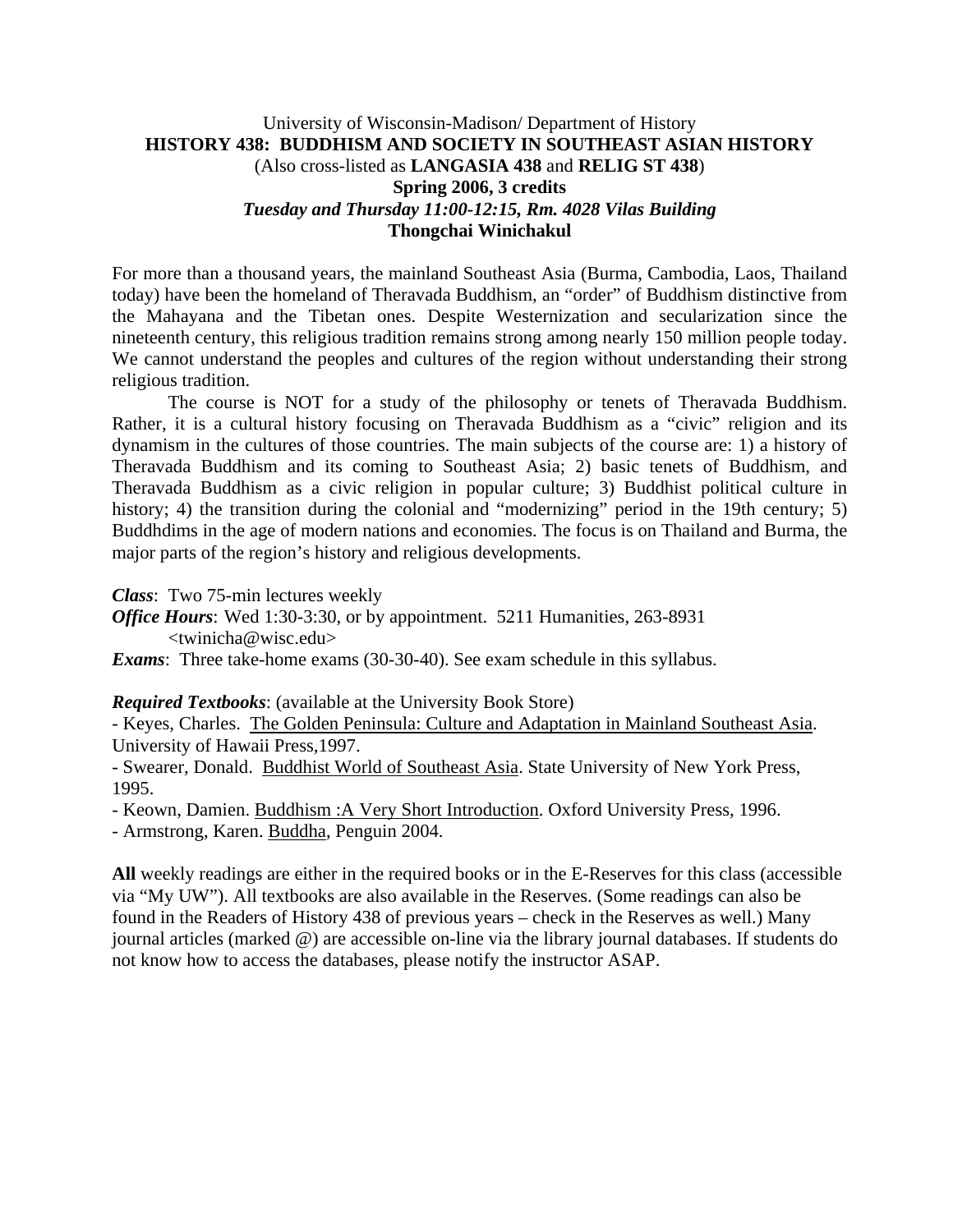#### **INTRODUCTIONS**

**WEEK 1 (Jan 17)** The course: objectives, exams, assignments, etc.

 **(Jan 19)** Intro to Buddhism (video: "Buddhism: Footprint of the Buddha") - Armstrong, Karen. Buddha.

### **THE BUDDHA AND EARLY HISTORY OF BUDDHISM**

**WEEK 2 (Jan 24)** The Buddha: his biography or the mythical story of his life - Armstrong, Karen. Buddha. (The whole book should be finished by this week)

**(Jan 26)** Two major "orders" (*nikaya*): Mahayana & Hinayana (Theravada)

- Reynolds, Frank E. and Regina T. Clifford, "Theravada Buddhism", in Encyclopedia of Religion, vol. 14. 469-475.

- Keown, Damien. Buddhism. 59-72.

#### **BUDDHISM: BASIC TENETS AND IDEAS**

**WEEK 3 (Jan 31)** The Four Noble Truth, Nirvana

- Keown, Damien. Buddhism. 46-58, 88-101.

- Armstrong, Karen. Buddha. 98-121, and in various places about Nibbana

**(Feb 2)** Karma and merit

- Keown, Damien. Buddhism. 31-34, 39-45, 102-115

- Falk, Nancy. "Exemplary Donors of the Pali Tradition" in Ethics, Weath, and Salvation: a study in Buddhist Ethics, ed. Russell Sizemore and Donald Swearer, 124-143.

- Keyes, Charles, "Merit Transference in the Kammic Theory of Popular Theravada Buddhism," in Karma: an Anthropological Inquiry. 261-286.

#### **THE SANGHA (MONASTIC ORDER)**

**WEEK 4 (Feb 7)** Monks and monastic life, the *sangha* organization

- Harvey, Peter. An Introduction to Buddhist Ethics, 88-97, 203-206.

- Tambiah, S.J. The Buddhist Saints of the Forest and the Cult of Amulets. 53-77.

**(Feb 9)** Female monks and Buddhist "nuns"

- Kowanami, Hiroko. "Theravadin Religious Women" in The Life of Buddhism, 85-95

- Jordt, Ingrid. "Bhikkhuni, Thilashin, Mae-chii: Women Who Renounce the World in Burma", Crossroads, vol. 4, no.1, (Fall 1988): 31-39.

#### **BUDDHISM AS A CIVIC RELIGION IN POPULAR CULTURE**

**WEEK 5 (Feb 14)** Cosmology and social hierarchy

*\*\*\*\*First take-home exam questions. Due in one week.*\*\*\*\*

**(Feb 16)** "Syncretic Buddhism", monks and magic

(video: Cambodians in America)

- Kirsch, A, Thomas. "Complexity in the Thai Religious System," Journal of Asian Studies 36 (1977): 241-266 @

- Tambiah, S.J., Buddhism and Spirit Cults in North-East Thailand, chap 15, pp.263-284.

- Keyes, Charles. Golden Peninsula.113-123

- Swearer, Donald. Buddhist World of Southeast Asia. (Chapter 1). 5-61.

- Tannenbaum, Nicola. "Tattoos: Invulnerability and Power in Shan Ideology", American Ethnologist, 14:4 (Nov. 1987): 693-711 @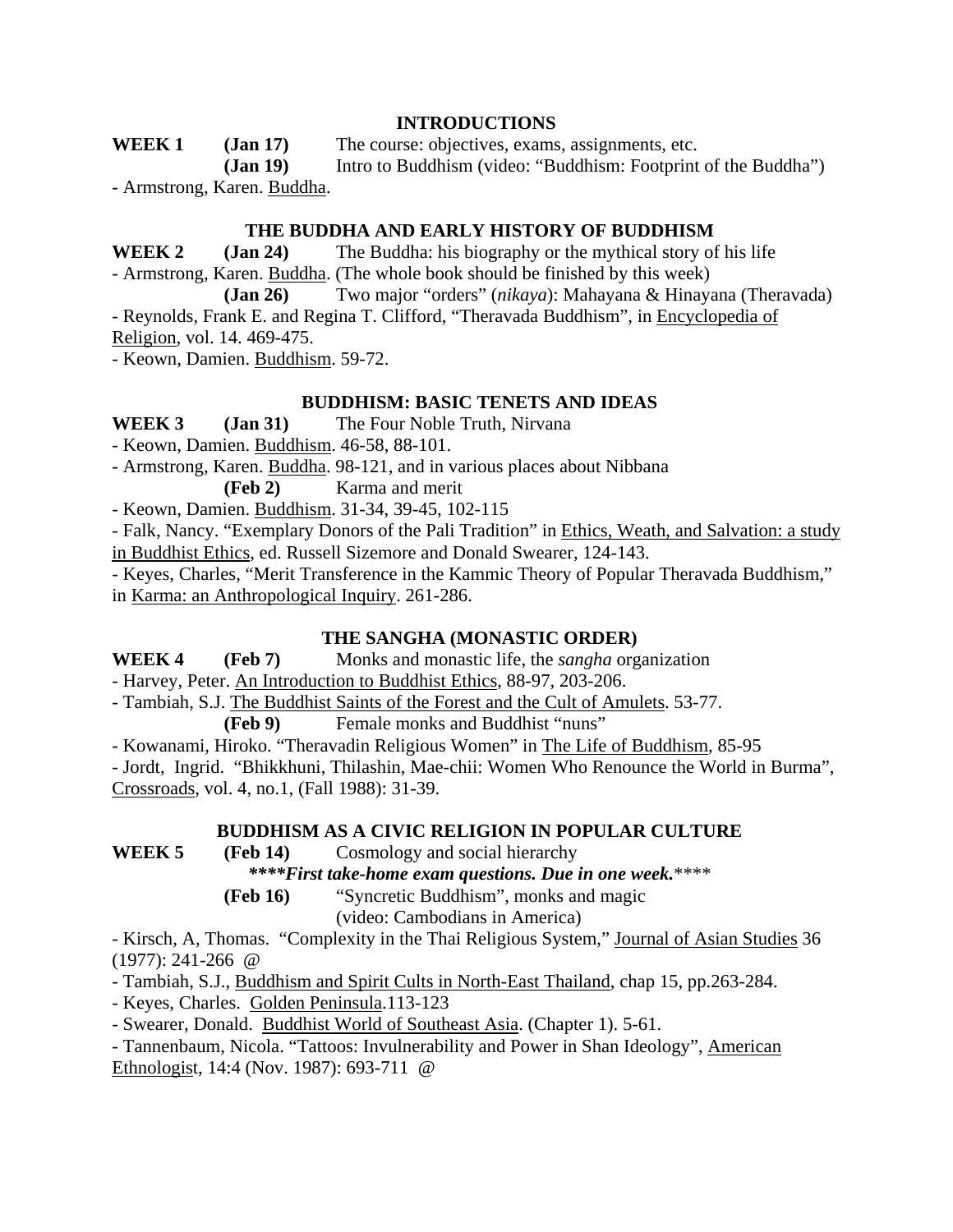### **BUDDHISM COMING TO SOUTHEAST ASIA**

WEEK 6 (Feb 21) Intro to Southeast Asia, and its history in brief

- Keyes, Charles. Golden Peninsula. 65-112, 126-157, 259-269.

### *\*\*\*\*First take-home exam dues Feb 21, deadline, 12:30 p.m.*\*\*\*\*

**(Feb 23)** Mahayana and Theravada to Southeast Asia

- Keown, Damien. Buddhism. 73-87.

- Swearer, Donald, "Buddhism in Southeast Asia", in Mark Cummings ed. Buddhism and Asian History, 1989. 107-120.

### **WEEK 7 (Feb 28)** Theravada Buddhism to Southeast Asia (cont.)

- Than Tun, "Religion in Burma 1000-1300" in Essays on the History and Buddhism of Burma, ed. Paul Strachan. 23-45

- Swearer, Donald. "A Myth, Legend and History in the Northern Thai Chronicles", The Journal of the Siam Society, vol. 62, pt 1 (Jan 1974): 67-88

- Swearer, Donald and Sommai Premchit, "The Relation Between the Religious and Political Orders in Northern Thailand  $(14<sup>th</sup>-16<sup>th</sup>$  centuries)" in Religion and Legitimation of Power in Thailand, Laos and Burma. 20-33.

## **SACRED SOCIETY, MORALIST POLITY**

**(Mar 2)** Human World in Cosmographic Context

- Reynolds, Frank E. Three Worlds According to King Ruang: A Buddhist Cosmology. 19-37. - Aung-Thwin, Michael. "Heaven, Earth, and the Supernatural World: Dimensions of the Exemplary Center in Burmese History",

- Donald Swearer, "The Northern Thai City as a Sacred Center" in City as Sacred Center, ed. Diana L. Eck, 88-113.

**WEEK 8 (Mar 7)** Buddhist Polity (1): the ideology -- merit and power - Swearer, Donald. Buddhist World of Southeast Asia. pp. 64-95 .

 **(Mar 9)** Buddhist Polity (2): kingship and state (13th-18th c.) - Harvey, Peter. An Introduction to Buddhist Ethics, 113-118.

- Aung-Thwin, Michael. "Divinity, Spirit and Human: conceptions of classical Burmese kingship" in Centers, Symbols and Hierarchy: Essays on Classical States in Southeast Asia 45-86 - Swearer, Donald and Sommai Premchit, "The Relation Between the Religious and Political Orders in Northern Thailand  $(14<sup>th</sup>-16<sup>th</sup>$  centuries)" in Religion and Legitimation of Power 20-33.

## **WEEK 9 (Mar 14, 16)** Spring Recess

**WEEK 10 (Mar 21)** Buddhism and legitimation of power

- Reynolds, Frank E. "The Holy Emerald Jewel: Buddhist Symbolism and Political Legitimation in Thailand and Laos" in Religion and Legitimation of Power.175-193.

- Schober, Juliane "A Tooth Relic and the Legitimation of Power" in The Life of Buddhism 45-59 - Mendelsohn, E. Michael. Sangha and State in Burma: a study of monastic sectarianism and leadership. 31-65.

**(Mar 23)** Buddhist millennialism and peasant rebellion - Keyes, Charles F. "Millennialism, Theravada Buddhism and Thai Society," Journal of Asian Studies 36 (1977): 283-302 @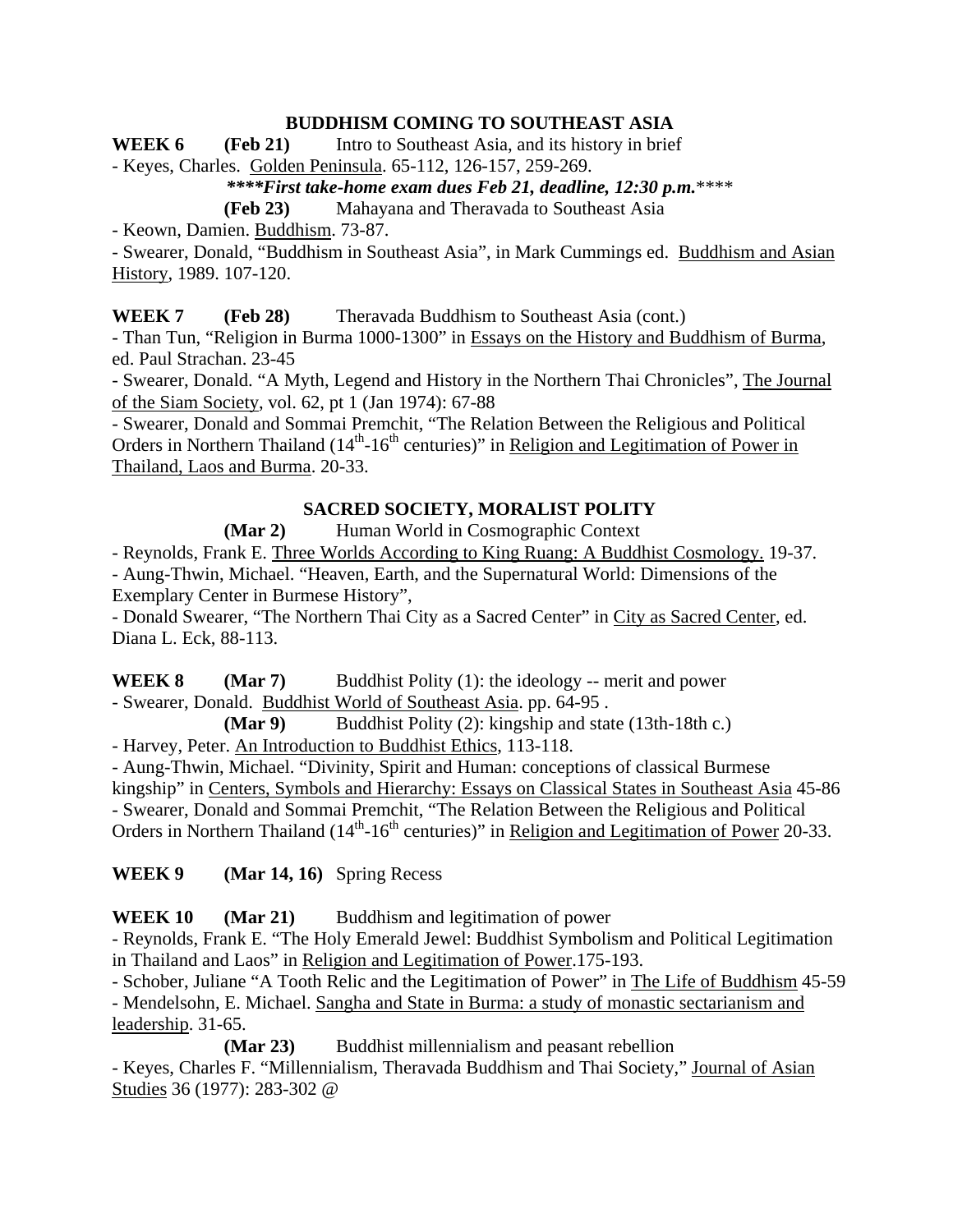#### *\*\*\*\*Second take-home exam questions given. Due Mar 30.*\*\*\*\*

# **COLONIAL TRANSITION (19th to early 20th c.)**

**WEEK 11 (Mar 28)** Colonialism and politicized Buddhism in the 19th c. Burma

**(Mar 30)** Buddhist anti-colonial movement in Burma (late  $19<sup>th</sup>$ -early  $20<sup>th</sup>$  c.)

- Keyes, Charles. Golden Peninsula. 259-299

- Sarkisyanz, E. Buddhist Backgrounds of the Burmese Revolution. 110-179

*\*\*\*\*Second take-home exam dues Mar 30, deadline 12:30 p.m.*\*\*\*\*

**WEEK 12 (Apr 4)** Modern Buddhism in the 19th c. Siam

- Excerpts from Alabaster, Henry. The Modern Buddhist, Being the Views of a Siamese Minister of State on His Own and Other Religions (c. 1870).

- Reynolds, Craig J. "Buddhist Cosmography in Thai History, With Special Reference to Nineteenth Century Culture Change," Journal of Asian Studies 35 (1976): 203-220 @

**(Apr 6)** The *sangha* and nation-building in Siam (late 19th to early  $20^{th}$  c.) - Kirsch, A. Thomas. "Modernizing Implications of Nineteenth Century Reforms in Thai Sangha," in Religion and Legitimation of Power. 52-65

- Keyes, Charles F. "Buddhism and National Integration in Thailand," Journal of Asian Studies. 30 (1971): 551-568 @

## **BUDDHISM AND MODERN NATIONS**

| <b>WEEK 13</b> | (Apr 11) | Modernization and the changing roles of monks |
|----------------|----------|-----------------------------------------------|
|                |          | Video: "Thailand: Minidragon" (1994)          |

 **(Apr 13)** Modernization and the changing roles of monks

- Keyes, Charles. Golden Peninsula. pp. 299-323.

- Swearer, Donald. Buddhist World of Southeast Asia, 107-146.

- Charles Keyes, "Moral Authority of the Sangha and Modernity in Thailand: Sexual Scandals, Sectarian Dissent, and Political Resistance", in Socially Engaged Buddhism for the New Millennium, 1999, pp.121-47.

**WEEK 14 (Apr 18)** Bourgeoisie and new sects in Thailand

- Suwanna Satha-Anand, "Religious Movements in Contemporary Thailand," Asian Survey 30 (Apr 1990): 395-408 @

- Zehner, Edwin. "Reform Symbolism of a Thai Middle-Class Sect: the Growth and Appeal of the Thammakai Movement", Journal of Southeast Asian Studies 21:2 (1990): 402-426. @

- Taylor, J.L. "Buddhist Revitalization, Modernization, and Social change in Contemporary Thailand" SOJOURN 8:1 (1993): 62-91.

**(Apr 20)** The radical Buddhists

- Harvey, Peter. An Introduction to Buddhist Ethics, 109-113, 118-122, 215-225.

- Donald Swearer. "Sulak Sivaraksa's Buddhist Vision for Renewing Society", Crossroad, 6, 2 (1991): 17-57.

### **WEEK 15 (Apr 25, 27)** Buddhism and tragic revolution in Cambodia Buddhism in Burma under the military regimes Buddhism in Laos after revolution

- Keyes, Charles F. "Communist Revolution and the Buddhist Past in Cambodia" in Asian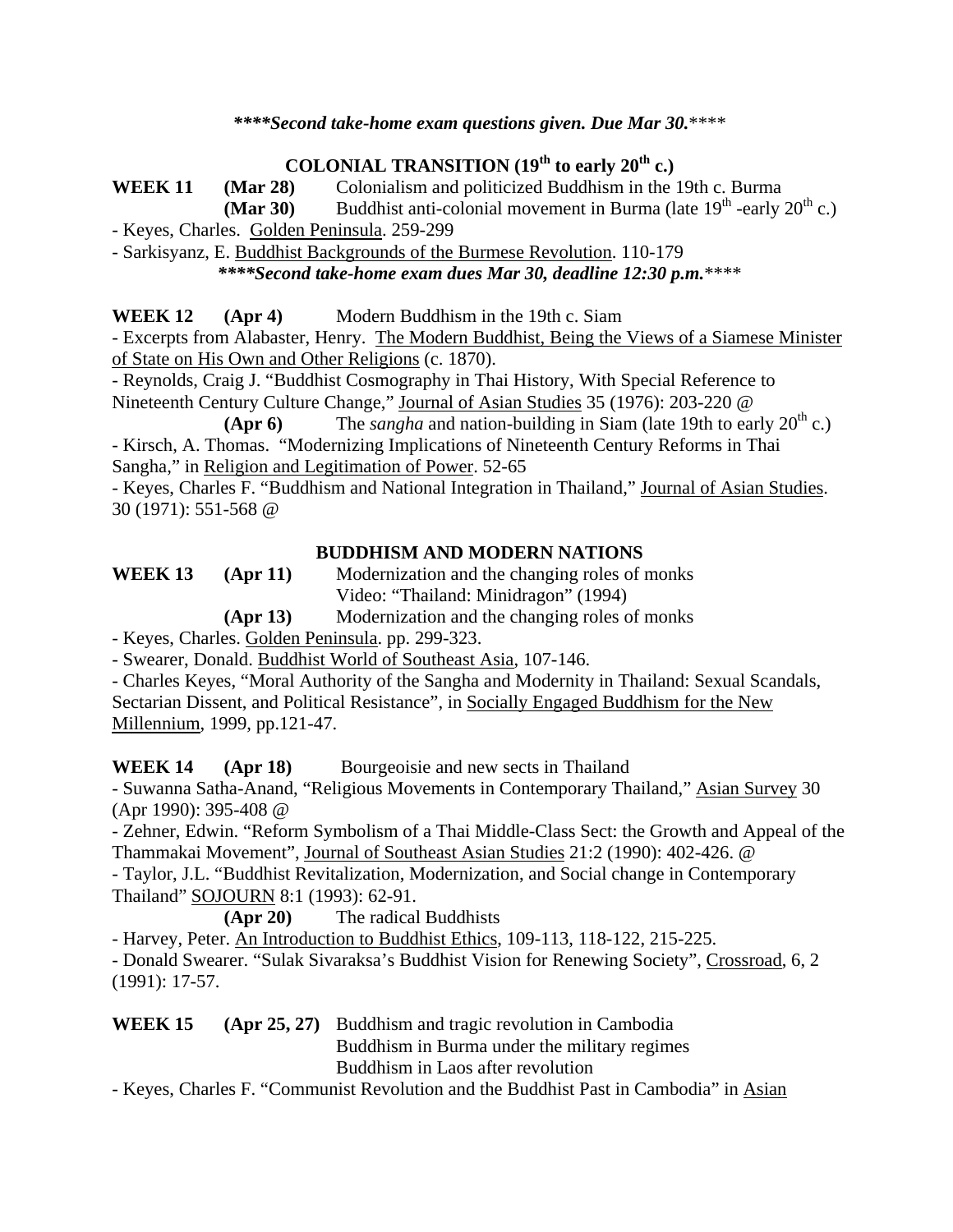Visions of Authority: Religion and Modern States of East and Southeast Asia. 43-73. - Matthews, Bruce. "Buddhism Under a Military Regime", Asian Survey, 33 (Apr 1993): 408- 423. @

- Stuart-Fox, Martin and Rod Bucknell. "Politicization of Buddhist Sangha in Laos" Journal of Southeast Asian Studies, 13:1 (1982): 60-80.

**WEEK 16 (May 2)** Final remarks and *Final take-home exam questions.*  **(May 4) (**If necessary).

*Final take-home exam: instructions to be given in the May 2 class. Due May 12, 2:30 p.m.* **(There is NO sit-in exam as scheduled in the Timetable.**)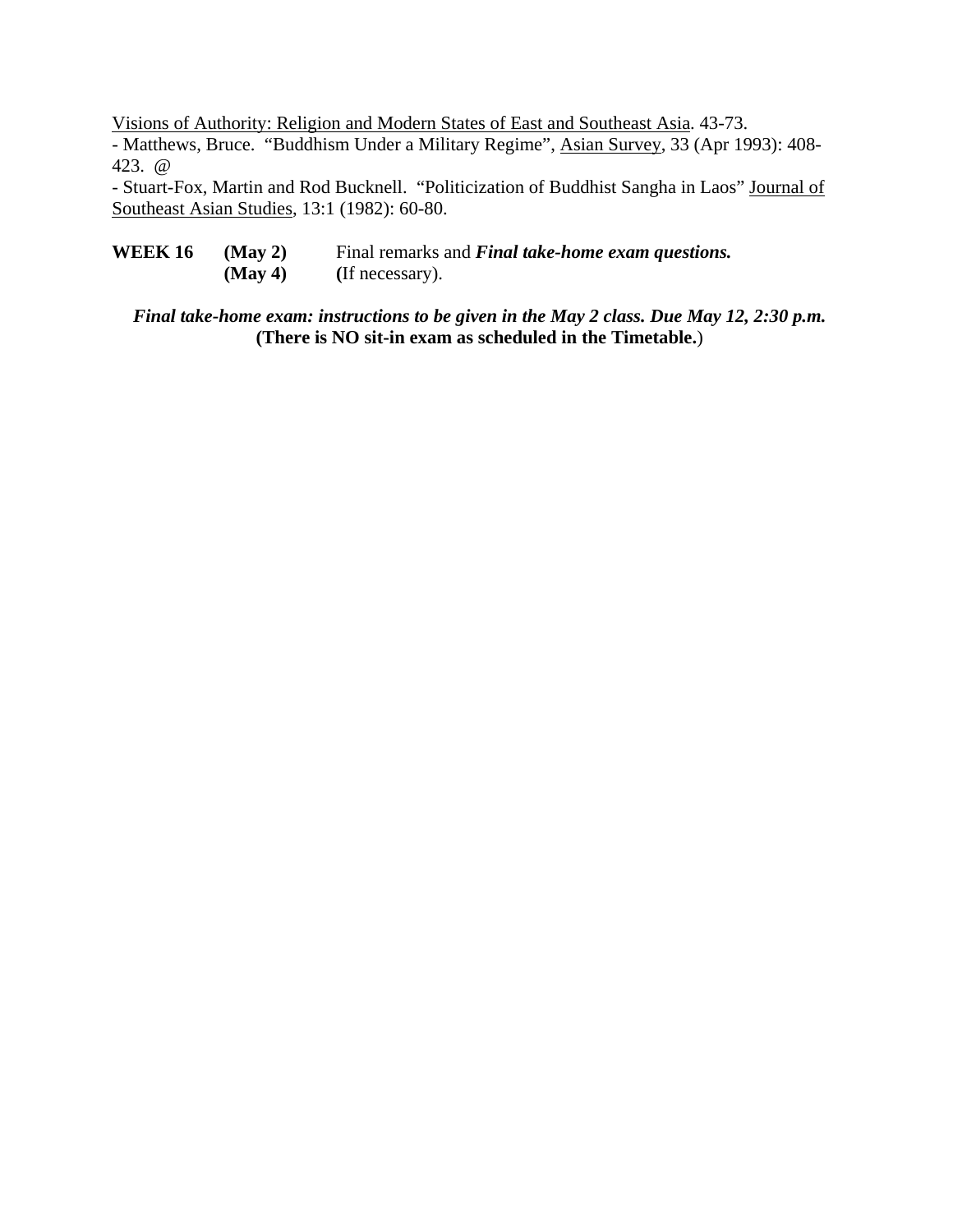## **MATERIALS IN THE E-RESERVES FOR HISTORY 438/ SPRING 2006 (Cross-listed with Langasia 438 and Relig St 438)**

## **Week 2**

- Reynolds, Frank E. and Regina T. Clifford, "Theravada Buddhism", in The Encyclopedia of Religion, vol. 14, 1987. 469-475.

## **Week 3**

- Falk, Nancy. "Exemplary Donors of the Pali Tradition" in Ethics, Weath, and Salvation: a study in Buddhist Ethics, ed. Russell Sizemore and Donald Swearer, 124-143.

- Keyes, Charles, "Merit Transference in the Kammic Theory of Popular Theravada Buddhism," in Karma: an Anthropological Inquiry. 261-286.

## **Week 4**

- Harvey, Peter. An Introduction to Buddhist Ethics. Cambridge University Press, 2000. 88-97, 203-206.

- Tambiah, S.J., "The Forest Monk Tradition in Southeast Asia," in The Buddhist Saints of the Forest and the Cult of Amulets. Cambridge University Press, 1984. 53-77.

- Kowanami, Hiroko, "Female Renunciants - Theravadin Religious Women" in Frank E.

Reynolds ed., The Life of Buddhism, Berkeley: University of California Press, 2000. 85-95 - Jordt, Ingrid. "Bhikkhuni, Thilashin, Mae-chii: Women Who Renounce the World in Burma", Crossroads, vol. 4, no.1, (Fall 1988): 31-39

## **Week 5**

- Tambiah, S.J., "The Cult of the Guardian Spirits" in Buddhism and Spirit Cults on Northeast Thailand, Cambridge U P, chap 15, pp.263-284.

## **Week 6**

-. Swearer, Donald, "Buddhism in Southeast Asia", in Mark Cummings ed. Buddhism and Asian History, 1989. 107-120.

## **Week 7**

- Than Tun, "Religion in Burma 1000-1300" in Essays on the History and Buddhism of Burma, ed. Paul Strachan. 23-45

- Swearer, Donald. "A Myth, Legend and History in the Northern Thai Chronicles", The Journal of the Siam Society, vol. 62, pt 1 (Jan 1974): 67-88

- Swearer, Donald and Sommai Premchit, "The Relation Between the Religious and Political Orders in Northern Thailand  $(14<sup>th</sup>-16<sup>th</sup>$  centuries)" in Religion and Legitimation of Power in Thailand, Laos and Burma. 20-33.

- Reynolds, Frank E. Three Worlds According to King Ruang: A Buddhist Cosmology. 19-37. - Aung-Thwin, Michael. "Heaven, Earth, and the Supernatural World: Dimensions of the Exemplary Center in Burmese History",

- Donald Swearer, "The Northern Thai City as a Sacred Center" in City as Sacred Center, ed. Diana L. Eck, 88-113.

## **Week 8**

- Harvey, Peter. An Introduction to Buddhist Ethics. Cambridge University Press, 2000. 113-118. - Aung-Thwin, Michael. "Divinity, Spirit and Human: Conceptions of Classical Burmese Kingship," in Centers, Symbols and Hierarchy : Essays on Classical States in Southeast Asia. ed. Lorraine Gesick. Yale Southeast Asia Program Publications, 1983. 45-86. **Week 10**

- Reynolds, Frank E, "The Holy Emerald Jewel: Buddhist Symbolism and Political Legitimation